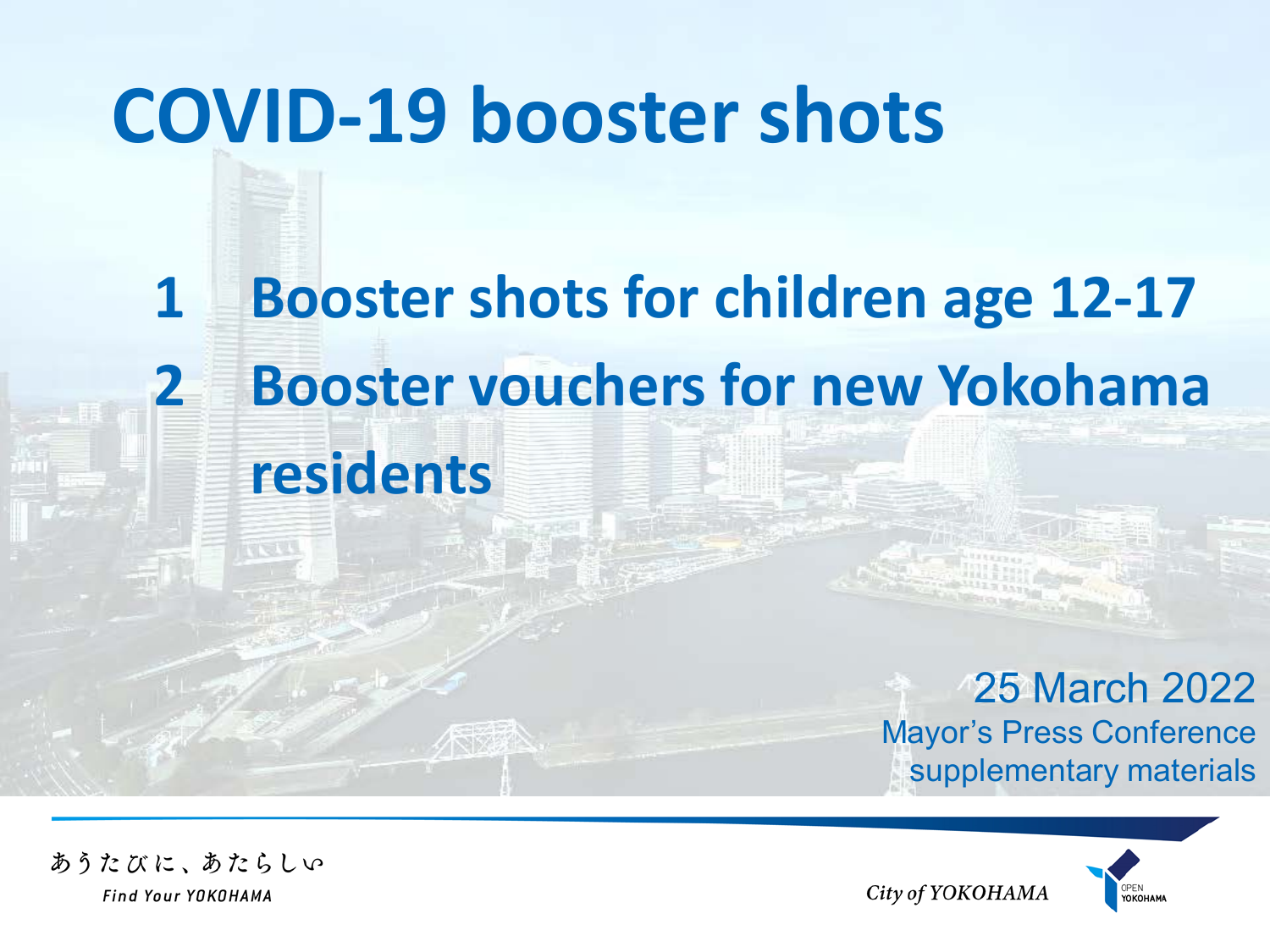



#### **1 Booster shots for children age 12-17**

## **2 Booster vouchers for new Yokohama residents**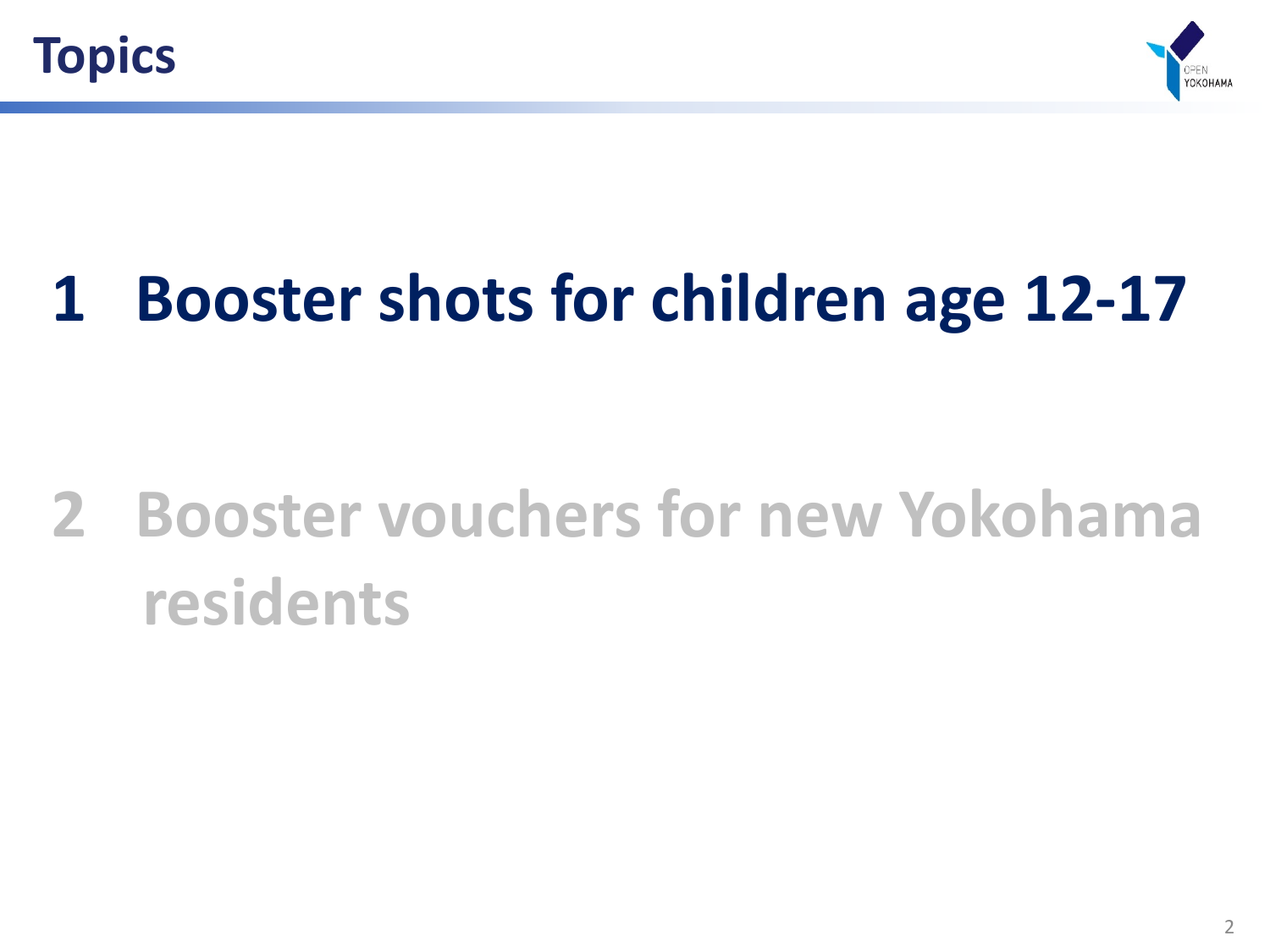

(1) Eligible age groups and number

## **12-17 years old** (**≈145,000 people)**

\*Parent or guardian consent required for children ages 12-15

(2) Starting date

# **4 April 2022 (Monday)**

\*Eligible after receiving vaccine voucher once six months have passed since second vaccination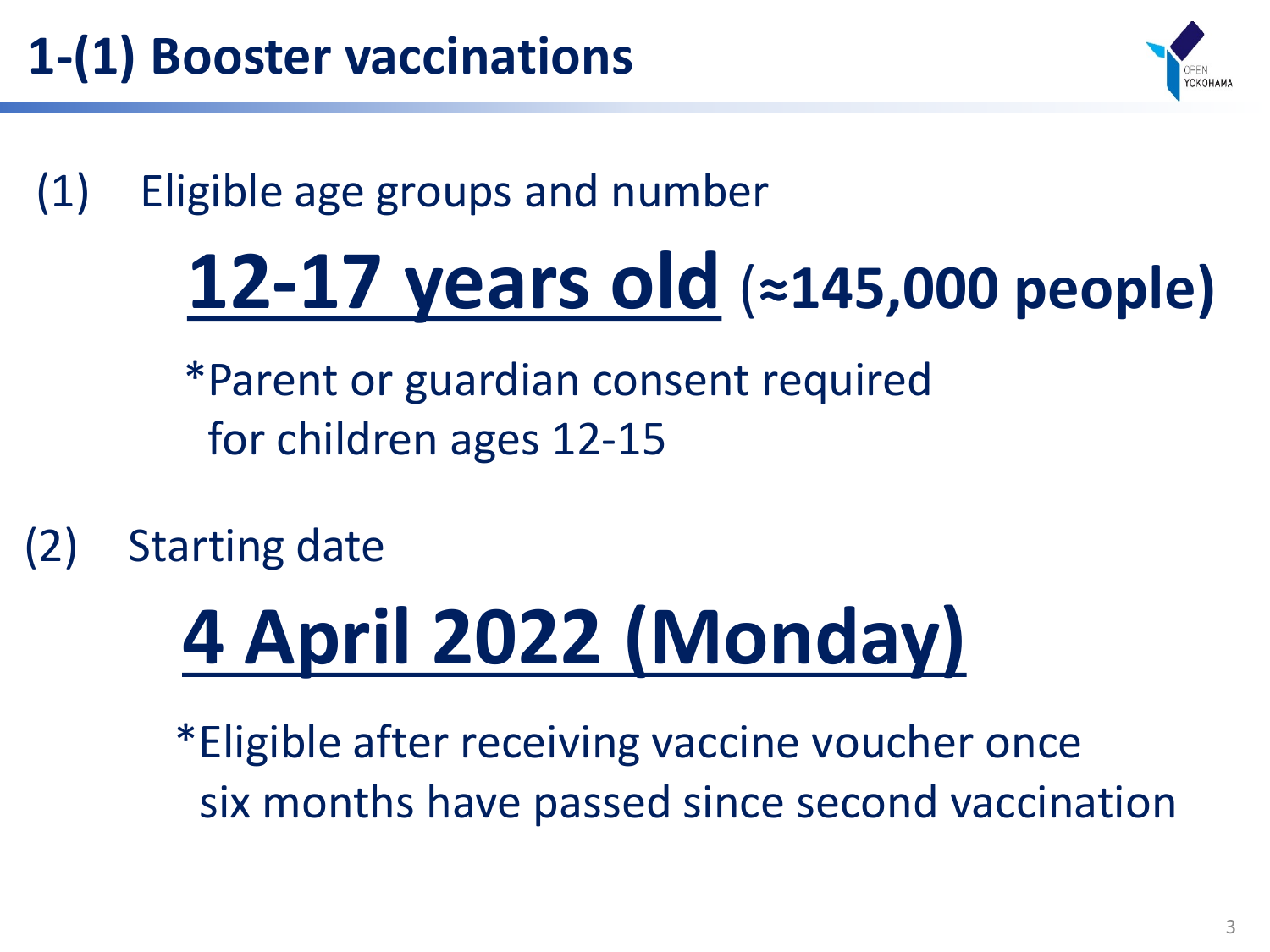#### **1-(1) Booster vaccinations**



(3) Vaccine information

# **Pfizer vaccine**

\*Same vaccine given to residents 18 and older

- (4) Vaccination method
	- **Primarily as individual vaccinations at health care facilities**
	- **Establishing mass vaccination venues under consideration**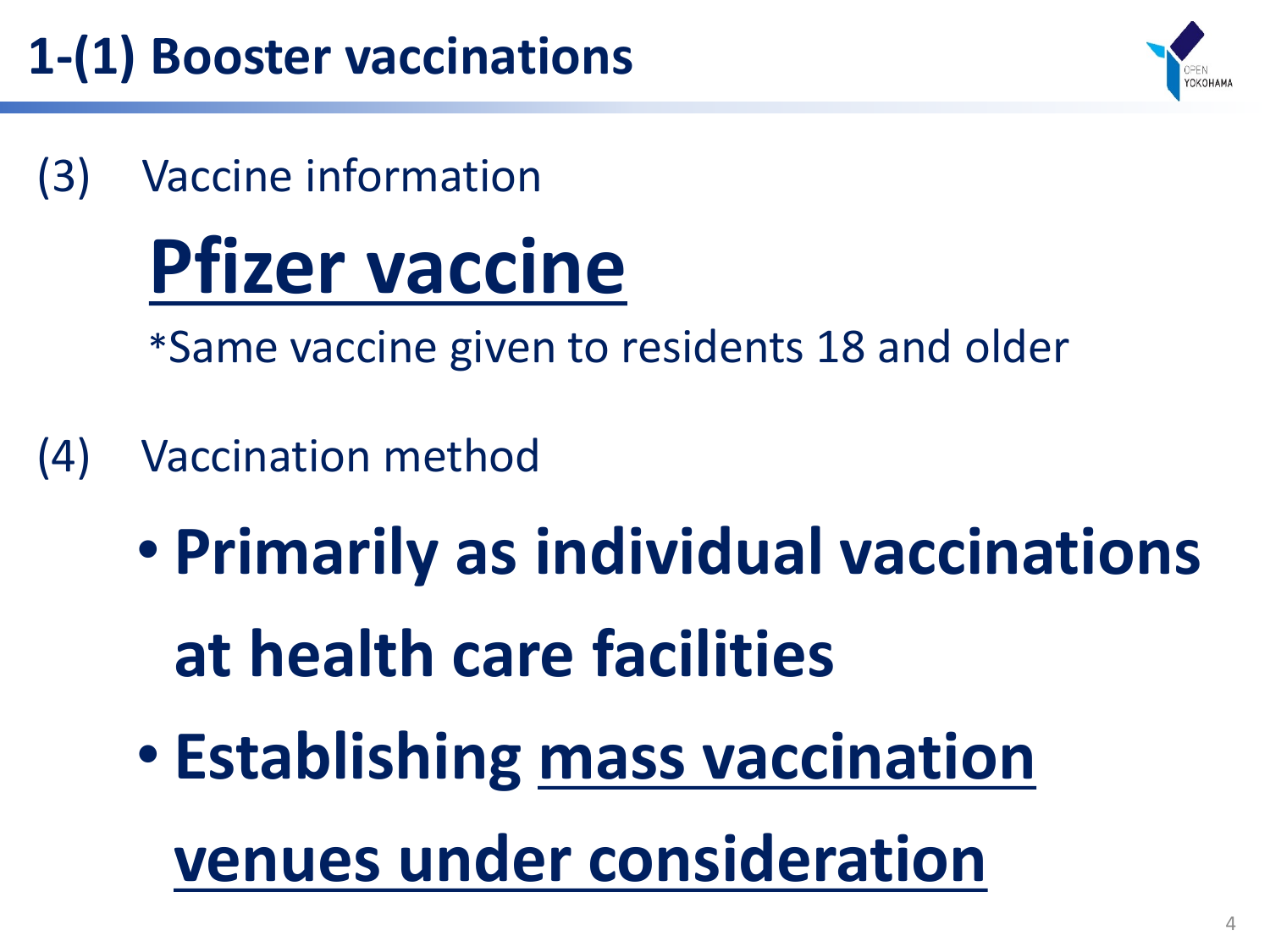

# **Sent out in order of age groups starting 31 March 2022 (Thursday)**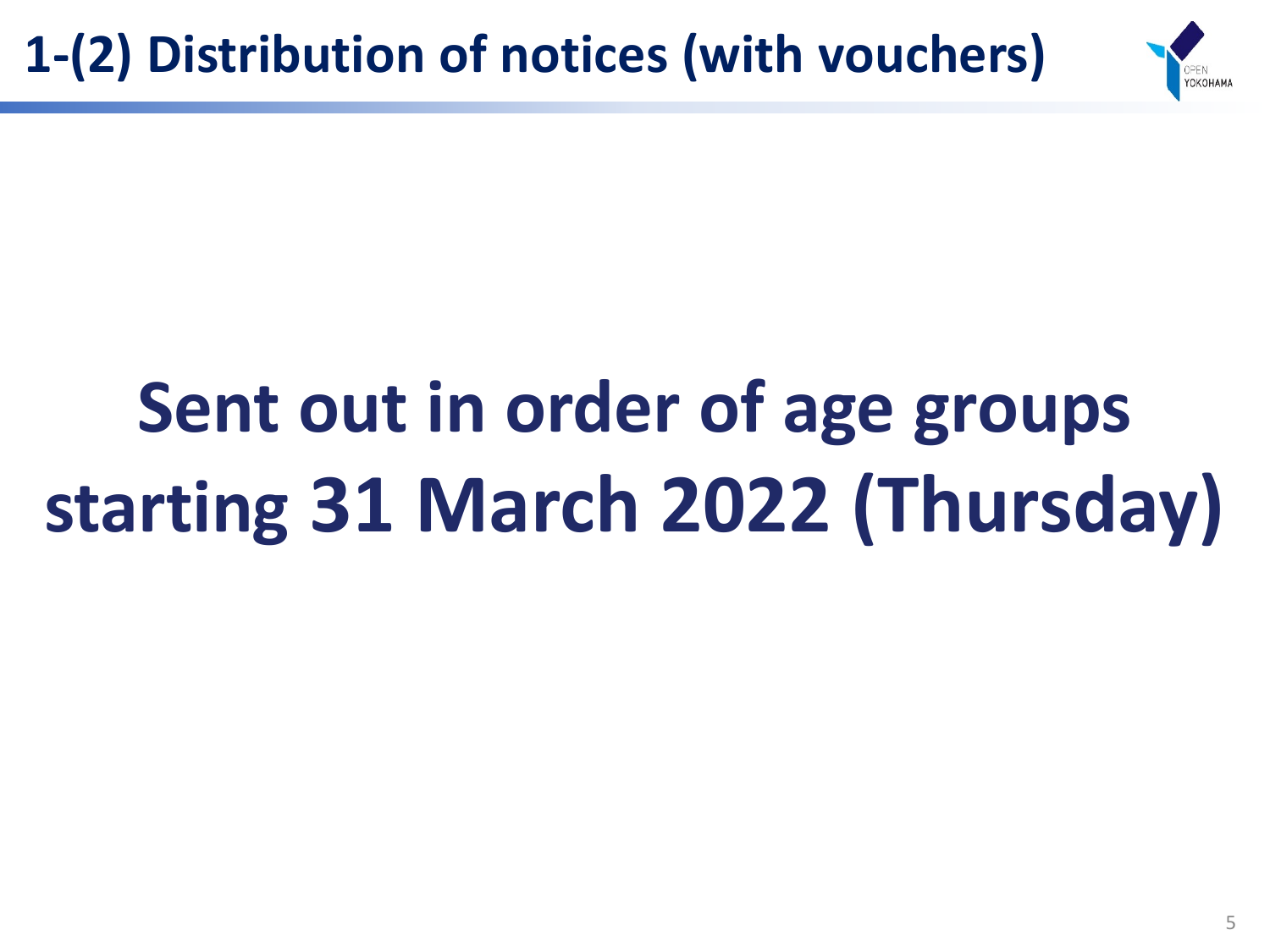#### **1-(3) How to make appointments**



#### (1) Venues that the city takes appointments for **(1) Dedicated reservation site (web)**

- **\*Appointments can be made quickly and easily on the city's website.** (2) Official Yokohama LINE account (3) Vaccination call center (phone) (4) FAX (for residents with hearing loss)
- (2) Appointments with health care facilities directly **Reservation method varies by facility. See the city website for details (check the appointment availability search page).**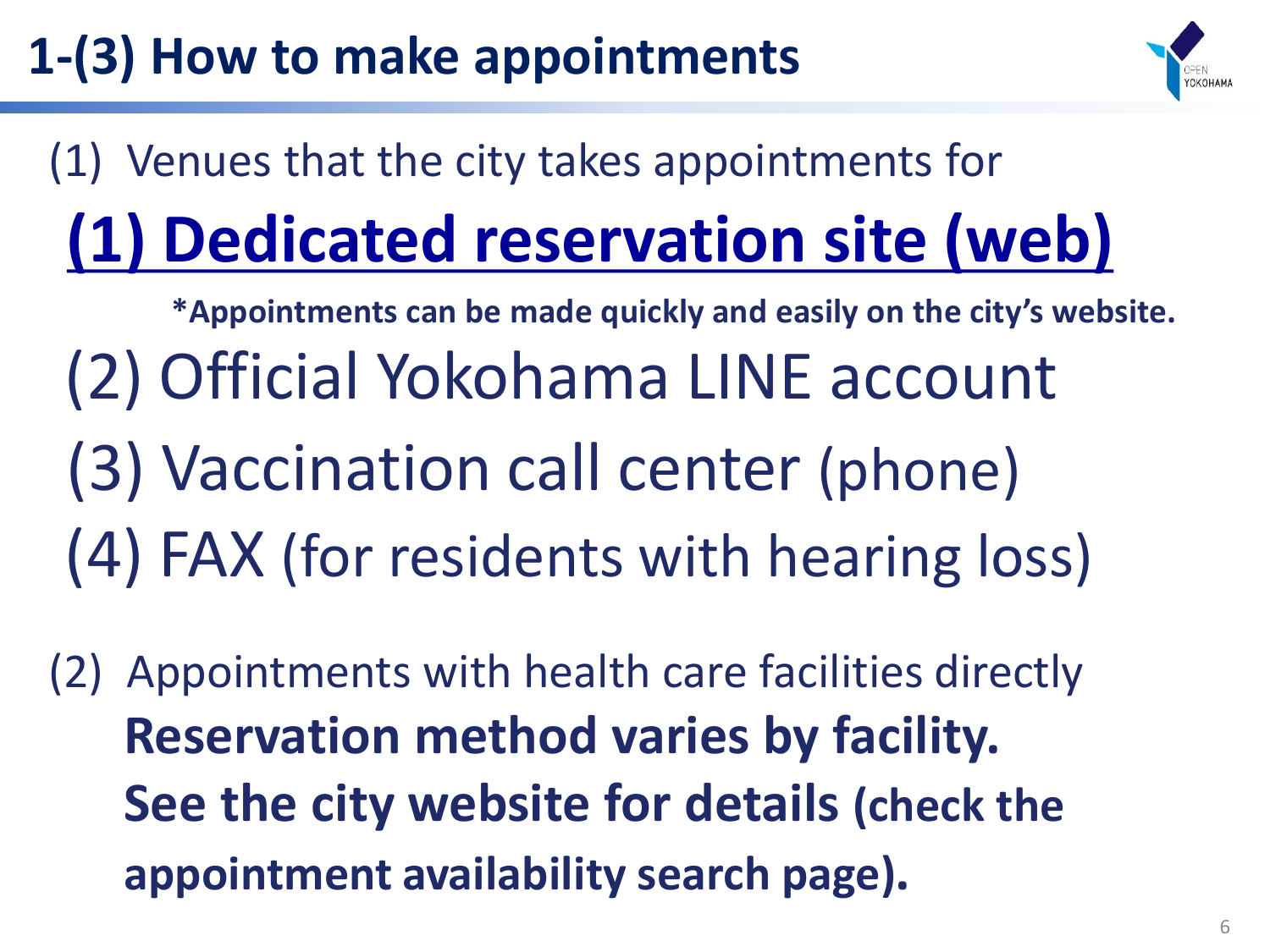



#### **1 Booster shots for children age 12-17**

## **2 Booster vouchers for new Yokohama residents**